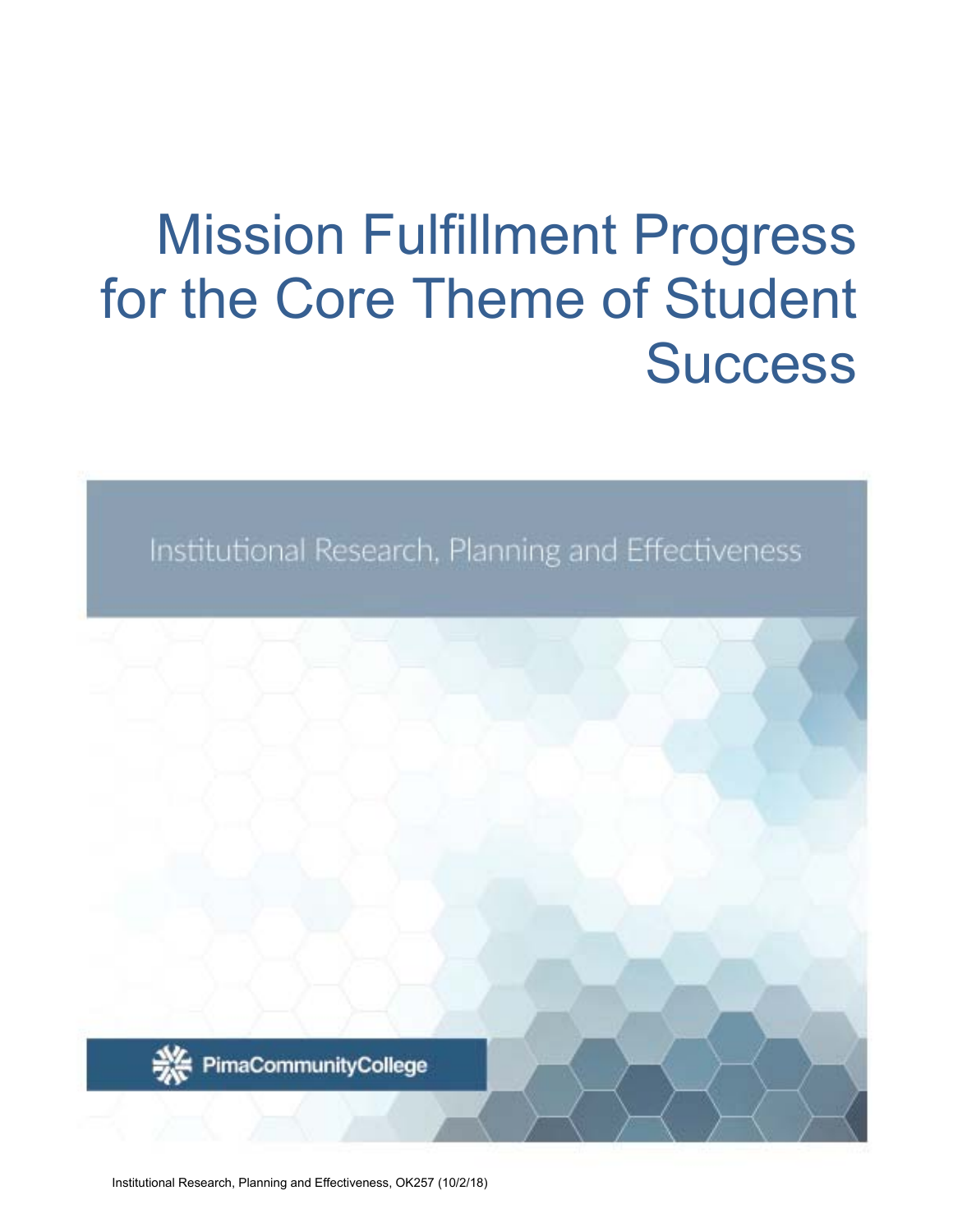## **Mission Fulfillment Progress for the Core Theme of Student Success**

#### *Objectives:*

Support and increase student goal achievement Support student progress toward goals Enhance course, program and general education assessment to improve learning

#### *Key Performance Indicators (KPIs):*

Voluntary Framework of Accountability (VFA) two-year and six-year outcomes for the Main Cohort. Particular focus on:

- First term credit success rate
- Fall-to-next term retention (fall-to-spring for PCC)
- Percent of students who became college ready in developmental education subject
- Final outcomes using VFA success categories

#### **Voluntary Framework of Accountability (VFA) two-year outcomes for the Main Cohort**

| <b>Cohort</b><br><b>Term</b> | <b>Fall-to-</b><br>next term<br>retention | <b>First</b><br>term<br>credit<br><b>success</b><br>rate | Two<br>year<br>credit<br><b>success</b><br>rate | No.<br>success in<br>the first<br><b>term</b> | <b>Reached</b><br>credit<br>threshold | <b>Completed</b><br>certificate<br>or degree | <b>Transfer</b> | <b>Still</b><br>enrolled |
|------------------------------|-------------------------------------------|----------------------------------------------------------|-------------------------------------------------|-----------------------------------------------|---------------------------------------|----------------------------------------------|-----------------|--------------------------|
| Fall 2010                    | $65.0\%$                                  | $62.0\%$                                                 | $62.0\%$                                        | $19.6\%$                                      | 18.9%                                 | $3.2\%$                                      | 21.8%           | 40.8%                    |
| Fall 2011                    | 65.7%                                     | $60.1\%$                                                 | $60.7\%$                                        | 21.7%                                         | $18.6\%$                              | 3.7%                                         | 20.9%           | $40.2\%$                 |
| Fall 2012                    | 64.8%                                     | 62.4%                                                    | 63.6%                                           | 20.2%                                         | 21.4%                                 | $4.9\%$                                      | 21.4%           | $40.5\%$                 |
| Fall 2013                    | 62.7%                                     | $62.5\%$                                                 | 65.0%                                           | $20.7\%$                                      | 22.2%                                 | $5.2\%$                                      | 20.0%           | $40.1\%$                 |
| Fall 2014                    | 63.0%                                     | 65.3%                                                    | 67.3%                                           | 19.5%                                         | 24.0%                                 | $6.4\%$                                      | $19.1\%$        | 41.7%                    |
| Fall 2015                    | 66.1%                                     | 68.1%                                                    | 68.3%                                           | $16.9\%$                                      | $25.1\%$                              | $7.1\%$                                      | $16.1\%$        | 44.6%                    |
| Fall 2016                    | 66.1%                                     | 69.8%                                                    | 69.8%                                           | 16.9%                                         | 27.0%                                 | 8.6%                                         | $16.5\%$        | $43.0\%$                 |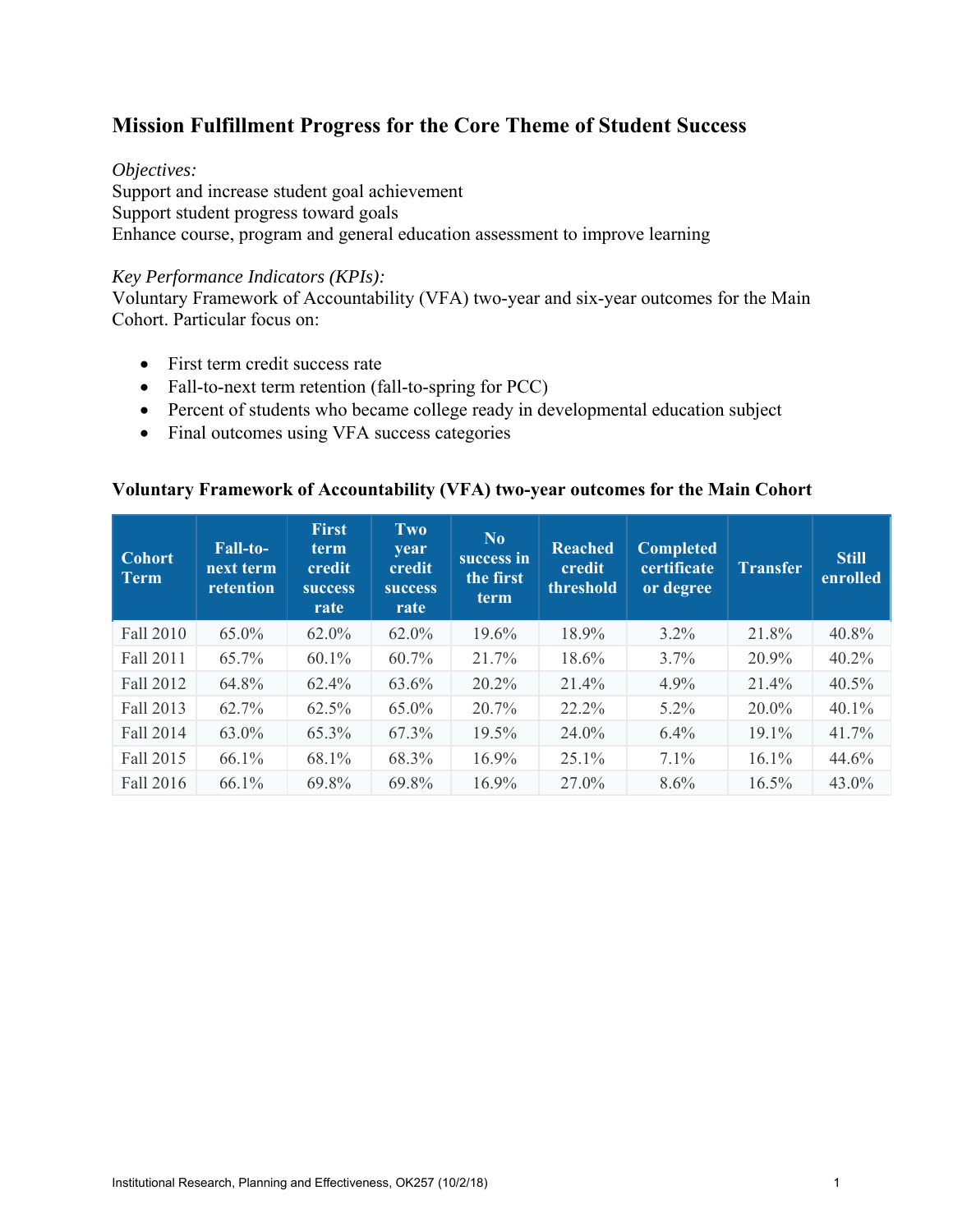### **First term credit success rate**

PCC's first term credit success rate has been steadily increasing since fall 2010. As of fall 2016, it had reached 70% compared to 62% in fall 2010. First term credit success is an important predictor for students' overall success in college. The early momentum can motivate students and effectively support their subsequent success.



#### **Fall-to-next term retention (fall-to-spring)**

PCC's next term (fall to spring) retention rate has increased in recent years, from 62.7% in fall 2013 to 66.1% in fall 2016. It fluctuated before that with declines for the cohorts starting in fall 2012 and 2013 compared with fall 2010.

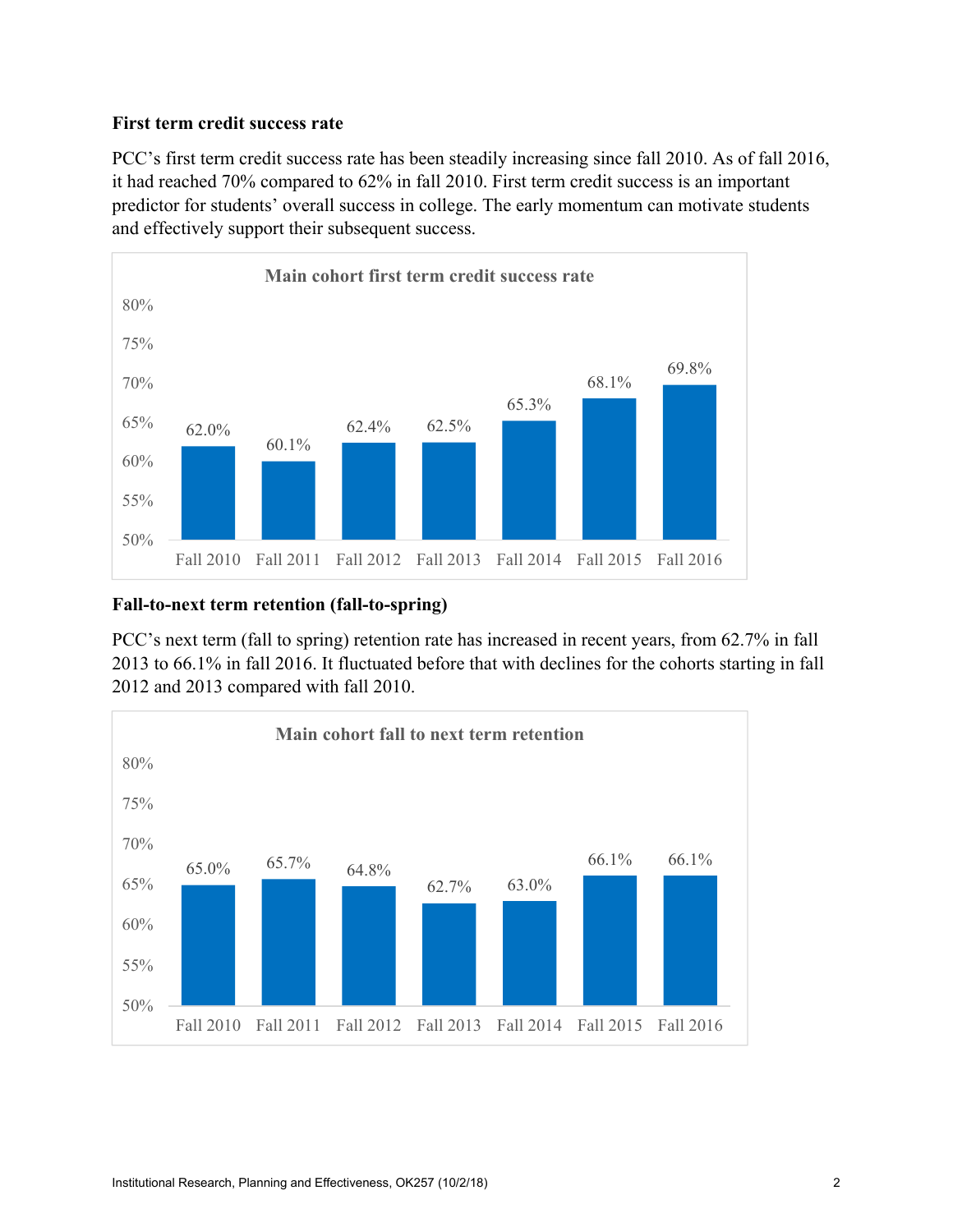



PCC initiated a developmental education redesign to support students and build a strong foundation for College success. The VFA metrics indicate that the percentage of students who became college ready in any developmental subject within two years has increased from 23.1% in fall 2010 to 30.6% in fall 2016.



**Voluntary Framework of Accountability (VFA) six-year outcomes for the Main Cohort** 

PCC has not yet seen an improvement in six-year outcomes. The proportion of students who started in fall 2009 and received a degree and certificate over the 6 year period was 15.5%. This percentage decreased slightly to 14.5% for the fall 2011 cohort. Other VFA benchmarking colleges experienced a slight increase in completions. For example, for fall 2009 the full VFA cohort degree and certificate completion rate was 24.1% and for fall 2011 cohort this number increased to 25%. It is noted that two-year outcomes are showing early signs of improvement.